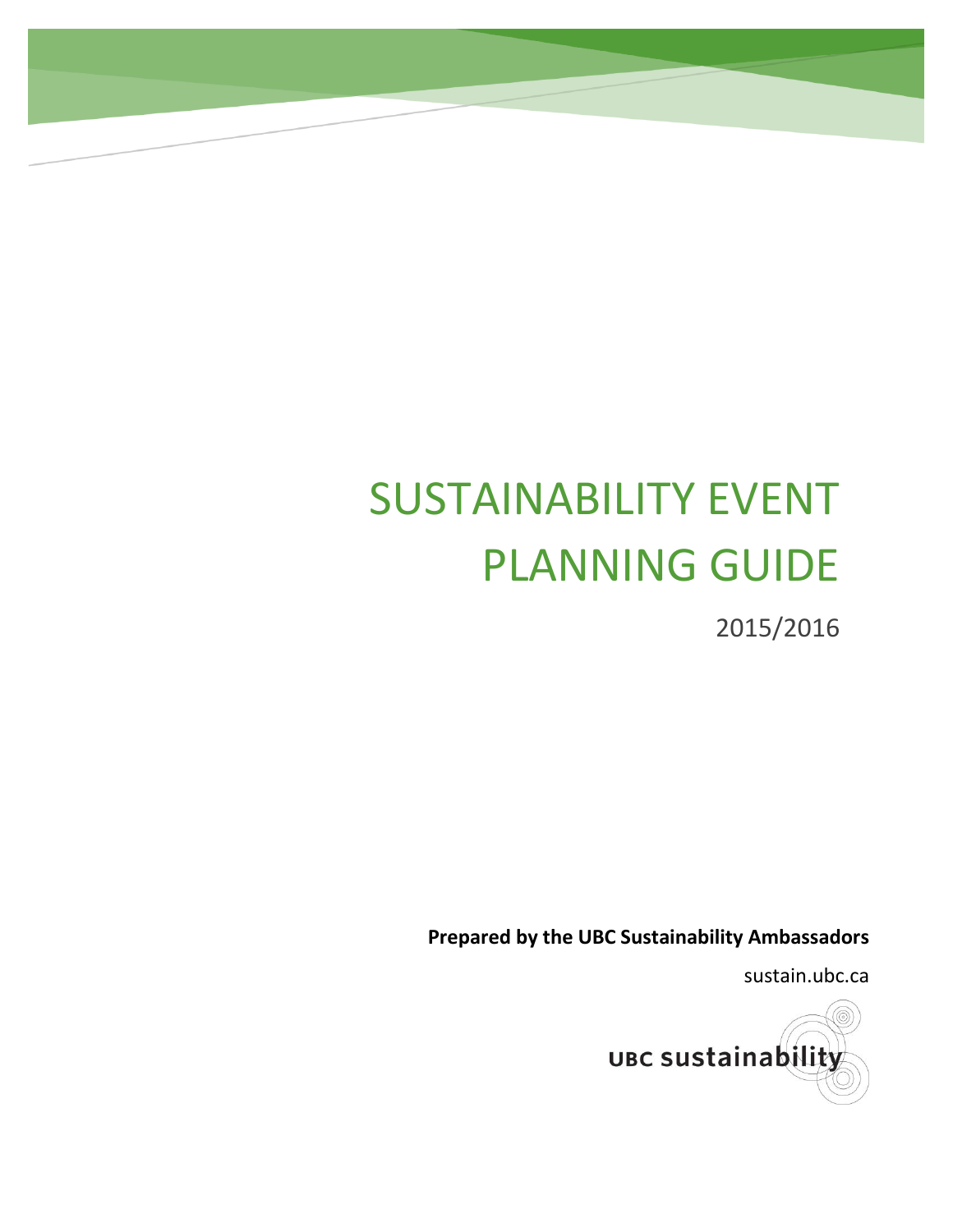### Contents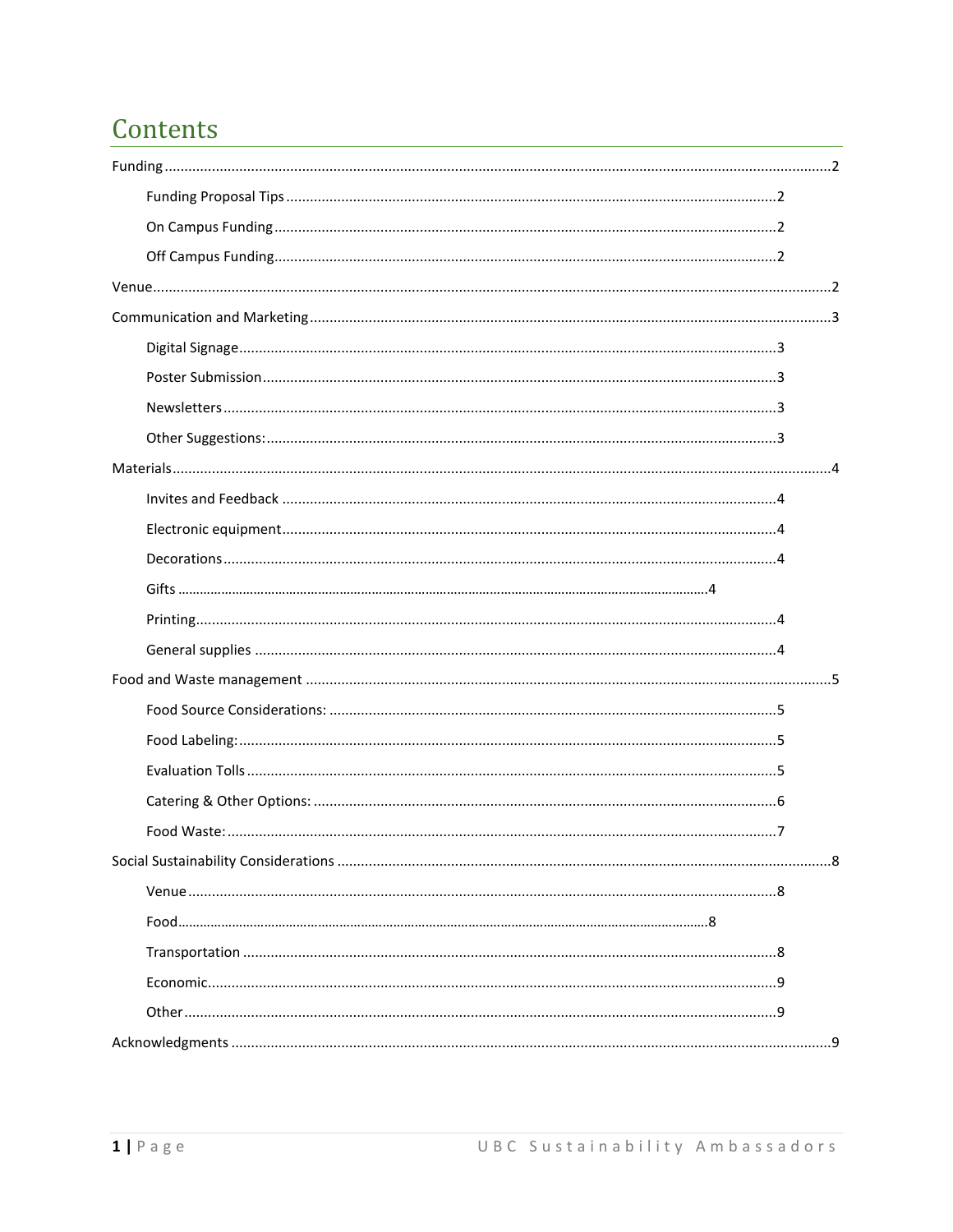### <span id="page-2-0"></span>Funding

#### <span id="page-2-1"></span>Funding Proposal Tips

1. Including sustainable event planning as one of the guiding goals for the event will greatly benefit your proposal for funding. **<http://www.evergreen.ca/en/funding/proposal-writing-tips/>**

#### <span id="page-2-2"></span>On Campus Funding

- 1. UBC Student Environment Center <http://secubc.com/funding/>
- 2. AMS Sustainability <http://amssustainability.ca/submit/>
- 3. UTown Grants <http://www.myuna.ca/2011/11/utown-community-grants/>
- 4. Global Lounge Funding <http://students.ubc.ca/about/global-lounge#global-fund>
- 5. Center for Community Engaged Learning <http://students.ubc.ca/career/community-experiences/grants-community-projects>

#### <span id="page-2-3"></span>Off Campus Funding

- 1. Mountain Equipment Co-op [http://www.mec.ca/AST/ContentPrimary/Community/CommunityContributions/ApplyFo](http://www.mec.ca/AST/ContentPrimary/Community/CommunityContributions/ApplyForSupport.jsp) [rSupport.jsp](http://www.mec.ca/AST/ContentPrimary/Community/CommunityContributions/ApplyForSupport.jsp)
- 2. Evergreen http://www.evergreen.ca/get-involved/funding-opportunities/
- 3. Vancity <https://www.vancity.com/AboutVancity/InvestingInCommunities/Grants/>
- 4. Vancouver Foundation <http://vancouverfoundation.ca/grants>

### <span id="page-2-4"></span>Venue

- Pick a location that is closest to the majority of your targeted audience
- Consider buildings with waste management systems such as a "sort it out" station.
- Heating source (electricity/ natural gas, season: winter/summer) to avoid excess use
- Consider a building with lots of natural light to decrease the amount of electrical lighting used.
- Consider the Greener buildings on campus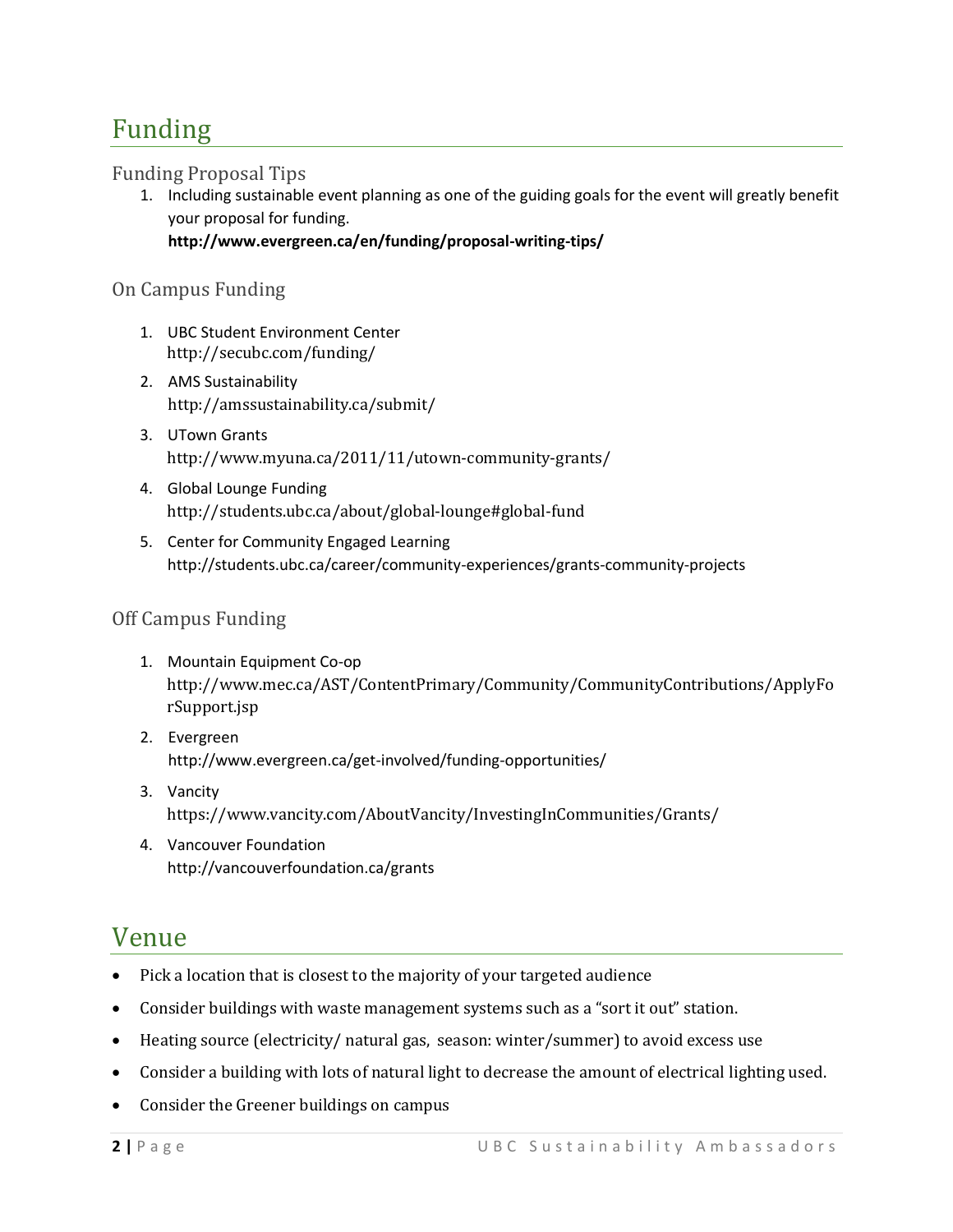## <span id="page-3-0"></span>Communication and Marketing

#### <span id="page-3-1"></span>Digital Signage

Submit digital signage for access throughout the UBC campus. http://digitalsignage.ubc.ca/submission/

#### <span id="page-3-2"></span>Poster Submission

1. If you're offering a program or event and would like to have it promoted in residence drop-off posters off at the Student Housing and Hospitality Office located at:

> Main Office Marine Drive Building #6 2205 Lower Mall Vancouver, BC Canada. V6T 1Z4

- 2. Before submission, sort the posters into pre-counted groups with a residence area name label
- 3. If you're offering an educational program, workshop or lecture the maximum total is 296 and if you're offering an extra-curricular activity/event then the total number is 44.

#### <span id="page-3-3"></span>**Newsletters**

- 1. Engineering E-neus: <http://www.ubcengineers.ca/services/publications/e-neus/submit-an-article/>
- 2. Science Distillation: <http://my.science.ubc.ca/distillation-request/>
- 3. Land and Food Systems: <http://reachout.landfood.ubc.ca/contact-us/>
- 4. Commerce Undergraduate Society: <http://www.cus.ca/services/cusunday/>
- 5. Ubyssey <http://ubyssey.ca/contact-us/>
- 6. Global Lounge [global.lounge.ubc.ca](mailto:global.lounge.ubc.ca)

#### <span id="page-3-4"></span>Other Suggestions:

- Advertise and promote program/ event through social media:
	- **Facebook, Twitter, Instagram, etc.**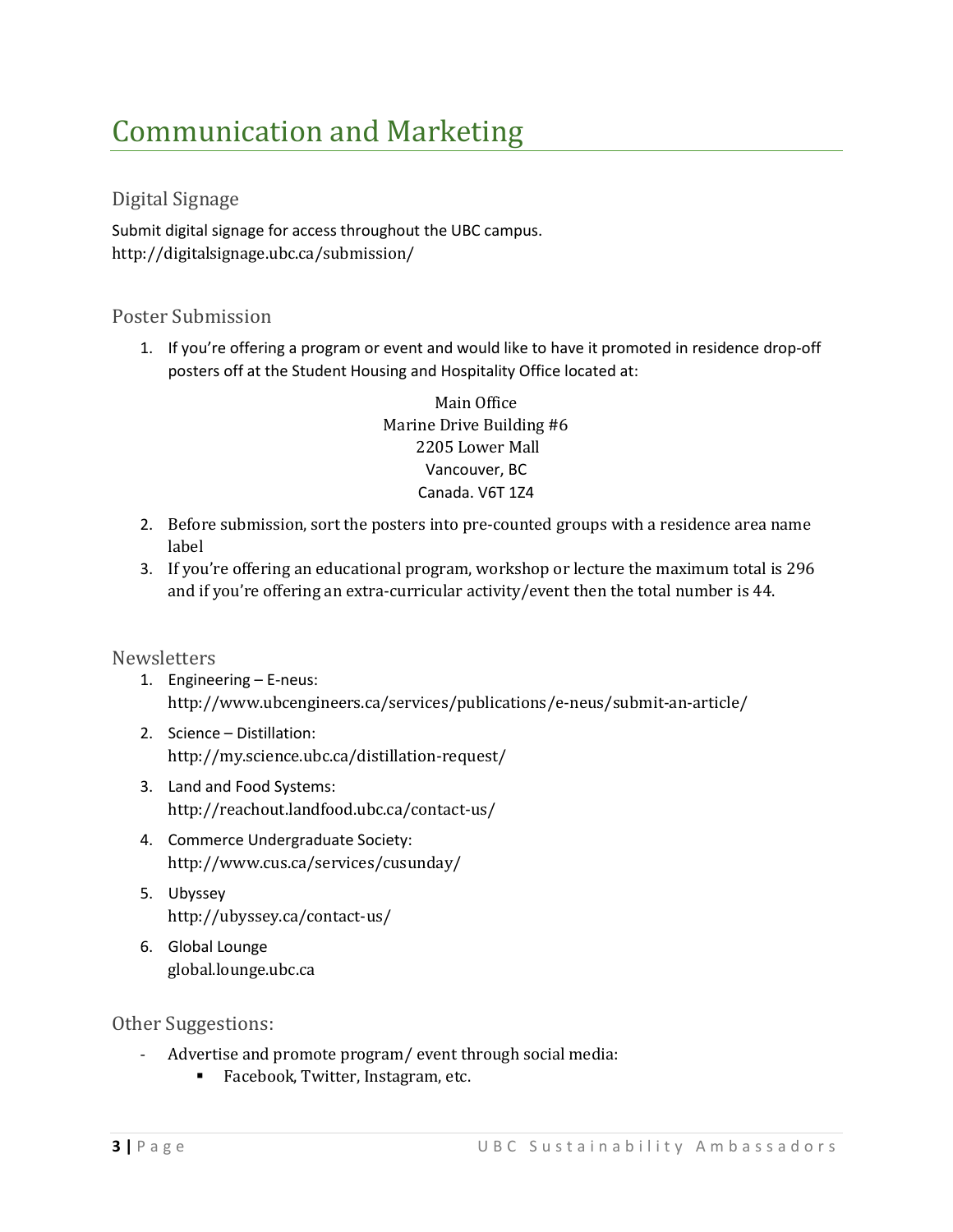### <span id="page-4-0"></span>**Materials**

<span id="page-4-1"></span>Invites and Feedback

- 1. Communicate by phone or email
- 2. Electronic RSVP
	- Utilize Google Docs Forms or creating a Doodle [\(http://doodle.com/en\\_GB/\)](http://doodle.com/en_GB/)
	- Take into account the special needs of individuals with disability when setting up registration or confirming attendance
- 3. Collect feedback with an online survey.

#### <span id="page-4-2"></span>Electronic equipment Decorations

Encourage participants to use stairs rather than elevators if possible.

Use electronic screen for signatures, sign in, registration and thank you letters.

Make sure the lights, air- conditioners, or any other electronics are turned off when out of use.

Make sure that the gifts given to participants are durable, minimally packaged, produced or purchased locally and made from recyclable materials.

#### <span id="page-4-6"></span>General supplies

Look for ways to buy second-hand goods or re-use materials.

Use eco-friendly cleaning supplies.

Encourage people to take their own mugs and containers for food.

<span id="page-4-3"></span>Use living plants native to the area or locally grown and harvested flowers that are in season.

Raffle off the decorations as prizes at the end of the event.

Recycle the left-over material for another event or donate them to a local community or group.

#### <span id="page-4-4"></span>Gifts Printing

<span id="page-4-5"></span>Consider alternatives to printing conference or event materials.

- Burn on a CD
- Post and share online
- Send to the participants through email
- Projector

If it is necessary to print out the document:

- Print on recyclable paper
- Double-sided
- ENERY STRAT® certified printer
- Recyclable toner
- Vegetable or soya based inks.

Try to limit the distribution of handout and session notes to those who have a genuine interest or have a necessary need.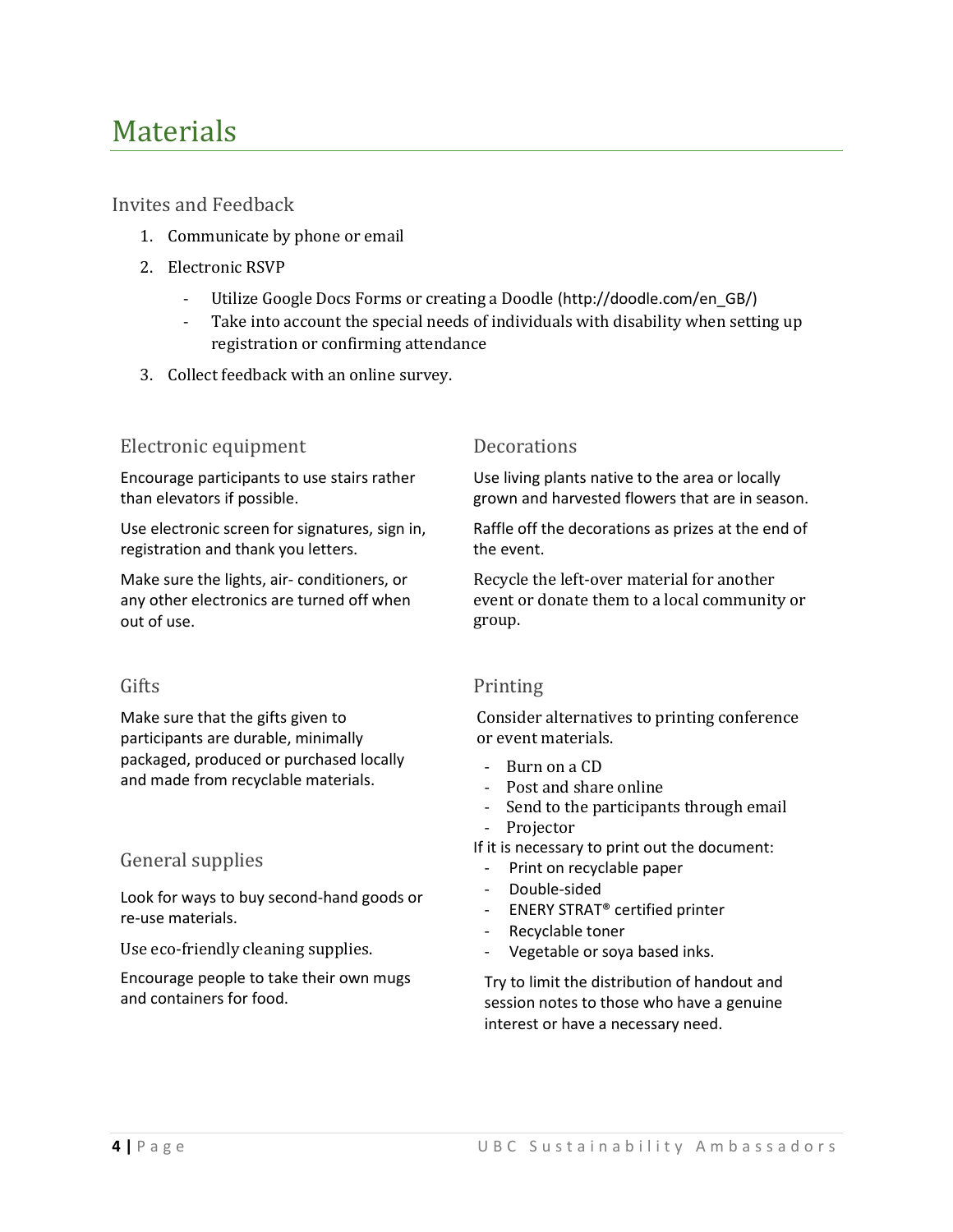### <span id="page-5-0"></span>Food and Waste management

#### <span id="page-5-1"></span>Food Source Considerations:

- 1. Consider buying/ordering food in bulk to avoid waste from individual packaging
- 2. Plan balanced meals (Canada Food Guide: [http://hc-sc.gc.ca/fn-an/food-guide-aliment/index](http://hc-sc.gc.ca/fn-an/food-guide-aliment/index-eng.php)[eng.php\)](http://hc-sc.gc.ca/fn-an/food-guide-aliment/index-eng.php)

#### **Grown Locally in BC**

<http://www.getlocalbc.org/where?cn-cat=4>

- UBC Farmer's market
- Select products from Save-on Foods (Wesbrook Village)
- Granville Island Produce at UBC

#### **Certified Organic**

- UBC Farmer's market
- Select products from Save-on Foods

#### **Minimally processed and packaged**

- UBC Farmer's market
- Select products from Save-on Foods (Wesbrook Village)
- Granville Island Produce at UBC

#### **Free run/Pasture raised**

- Certified Fair Trade
- Select products from Save-on Foods

#### **Oceanwise Certified/ Sustainable seafood** <http://www.oceanwise.ca/about/sustainable-seafood>

UBC Farmer's market, select products from Save-on Foods, Granville Island Produce at UBC

#### <span id="page-5-2"></span>Food Labeling:

- 3. Ensure all dietary preferences/restrictions are accommodated
	- Label Vegetarian, Vegan, Gluten free, Kosher and/or Halal
	- Take note of food allergies if pre-registration available
	- Consider labelling: Certified Organic, Fair Trade, Ethically produced, and Oceanwise Certified

### Evaluation Tolls

**Improvement for your event planning process.**<br>https://page.uk/man.com/man/page/sustainability\_A Use an ECO-report card or a carbon emission calculator as a quantitative measurement to record the environmental impact of your event in a definitive way. With a system like this, it is possible to identify successes and areas of <https://calculator.noco2.com.au/acem/loginpage.aspx>

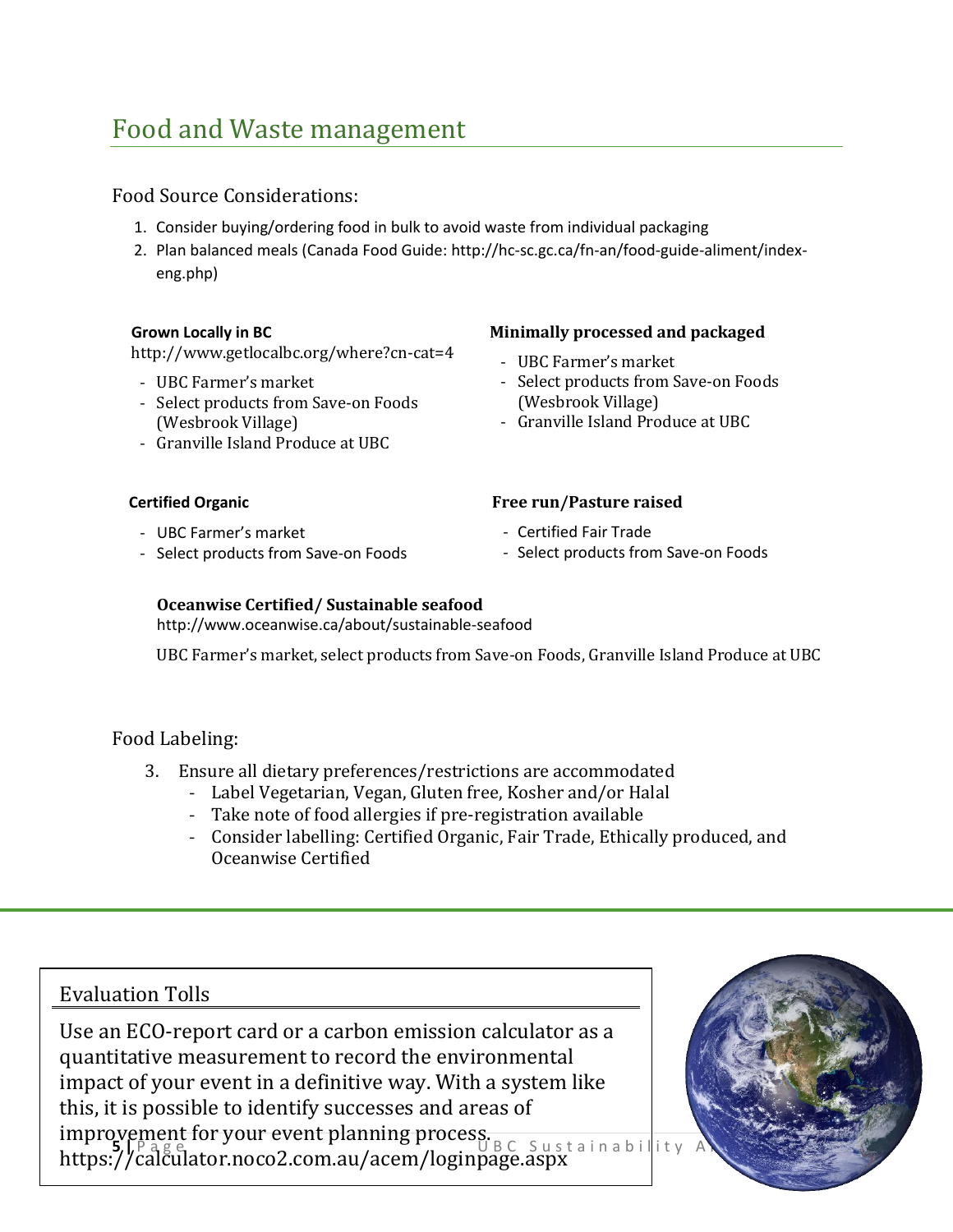<span id="page-6-0"></span>Catering & Other Options:

Sprouts<http://www.ubcsprouts.ca/>

Can prepare snacks with advanced notice Locally sourced ingredients

Agora <http://blogs.ubc.ca/agora/contact/>

Can prepare snacks and sandwiches with advance notice Locally sourced ingredients

#### Sage:<http://sage.ubc.ca/contact/> or 604.822.0429

Caters for breakfast, lunch, dinner, coffee breaks, receptions and events Prefers groups of 35-450 people Menu changes seasonally Participates in Oceanwise Locally sourced ingredients

#### Wescadia: <http://www.catering.ubc.ca/contact-us> or 604.822.2018

Caters for breakfast, lunch, dinner, coffee breaks, snacks, receptions and events Can cater for groups of up to 1500 Biodegradable cutlery and cups Participates in Oceanwise Free-run eggs and local poultry Coffee is organic, fair trade and locally roasted **N.B.** Confirm number of guests and order food quantities accordingly

Discuss options with the caterers to ensure that preferences can be accommodated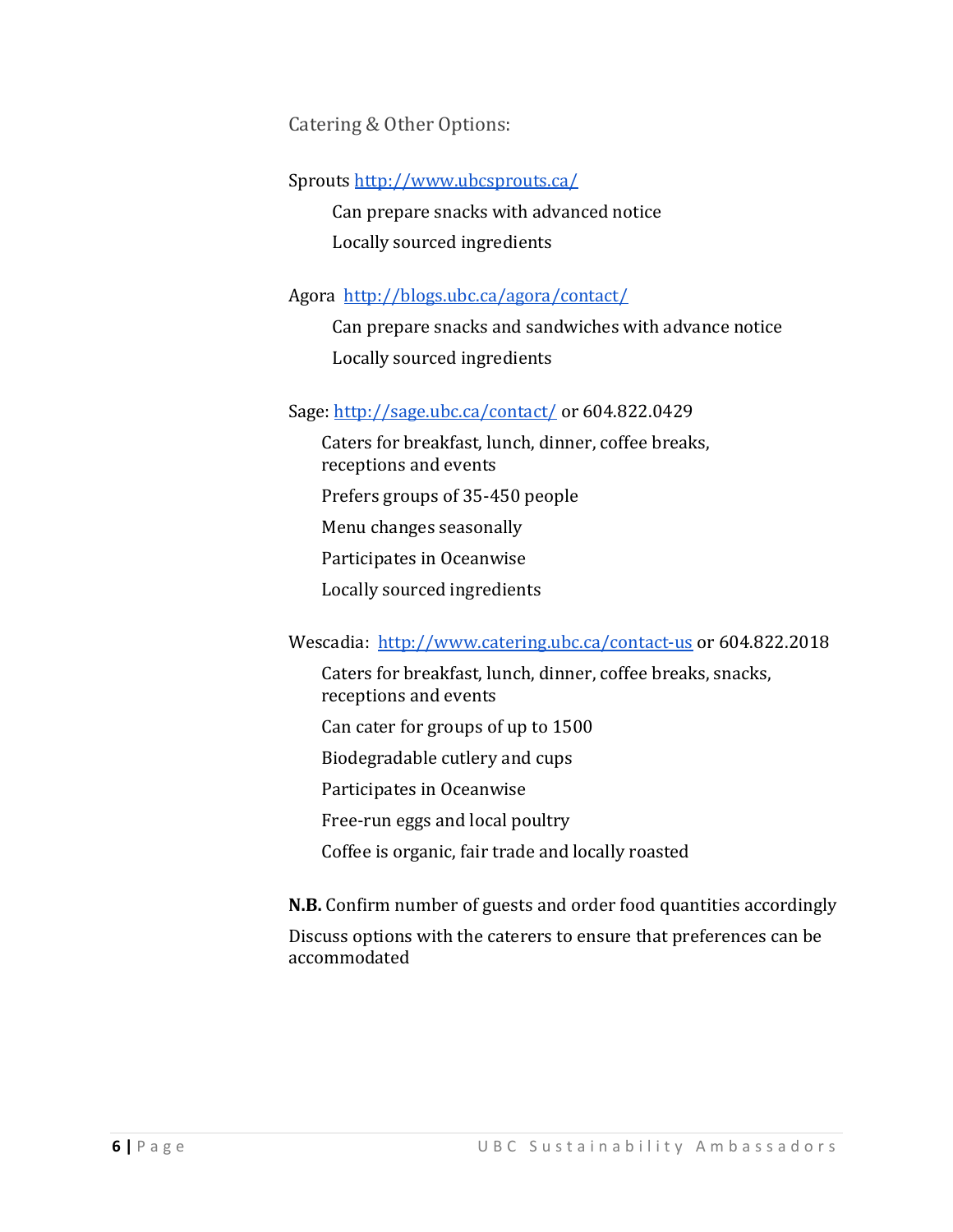#### <span id="page-7-0"></span>Food Waste:

- 1. Set up bins for organization of recycling, compost, garbage
- **UBC Waste Management:** Phone Number: (604) 822 - 9619 Form Submission: [http://www.buildingoperations.ubc.ca/wp](http://www.buildingoperations.ubc.ca/wp-content/uploads/2010/09/EventWMRequestForm.pdf)[content/uploads/2010/09/EventWMRequestForm.pdf](http://www.buildingoperations.ubc.ca/wp-content/uploads/2010/09/EventWMRequestForm.pdf) - **Other:** [http://sustain.ubc.ca/campus-initiatives/recycling-](http://sustain.ubc.ca/campus-initiatives/recycling-waste/composting)

[waste/composting](http://sustain.ubc.ca/campus-initiatives/recycling-waste/composting) [http://sustain.ubc.ca/campus-initiatives/recycling](http://sustain.ubc.ca/campus-initiatives/recycling-waste/sort-it-out)[waste/sort-it-out](http://sustain.ubc.ca/campus-initiatives/recycling-waste/sort-it-out)

- 2. Put up a list/dedicate a volunteer to remind attendees of compostable and recyclable items
- 3. Choose food with minimal packaging
- 4. Use non-disposable dishes and cutlery when possible and encourage attendees to bring own containers and mugs during pre-registration. If disposable cups and dishes must be used, choose materials that are recyclable or compostable
- 5. Set-up a wash station if necessary
- 6. Choose pitchers of water over bottled water and set-up a wash station if necessary.
- 7. Distribute leftovers among participants and donate unopened non-perishable food.
- Greater Vancouver Food Bank: [https://www.foodbank.bc.ca/get-involved/food](https://www.foodbank.bc.ca/get-involved/food-donations)[donations](https://www.foodbank.bc.ca/get-involved/food-donations)

#### Outdoor Event Planning

Check out these two links for more information on how to make outdoor events more sustainable.

#### **Concordia University:**

Gives tips on setting sustainability goals, hiring a sustainability committee as well as info on looking for green buildings.

http://sustainable.concordia. ca/services\_and\_publications /publications/sustainable\_ev ent\_guide/sustainable\_event \_guide.pdf

#### **City of Vancouver**

Begins with sustainability goal making tips and then provides a list of local suppliers and service providers.

http://vancouver.ca/files/cov /green-events-planningguide.pdf

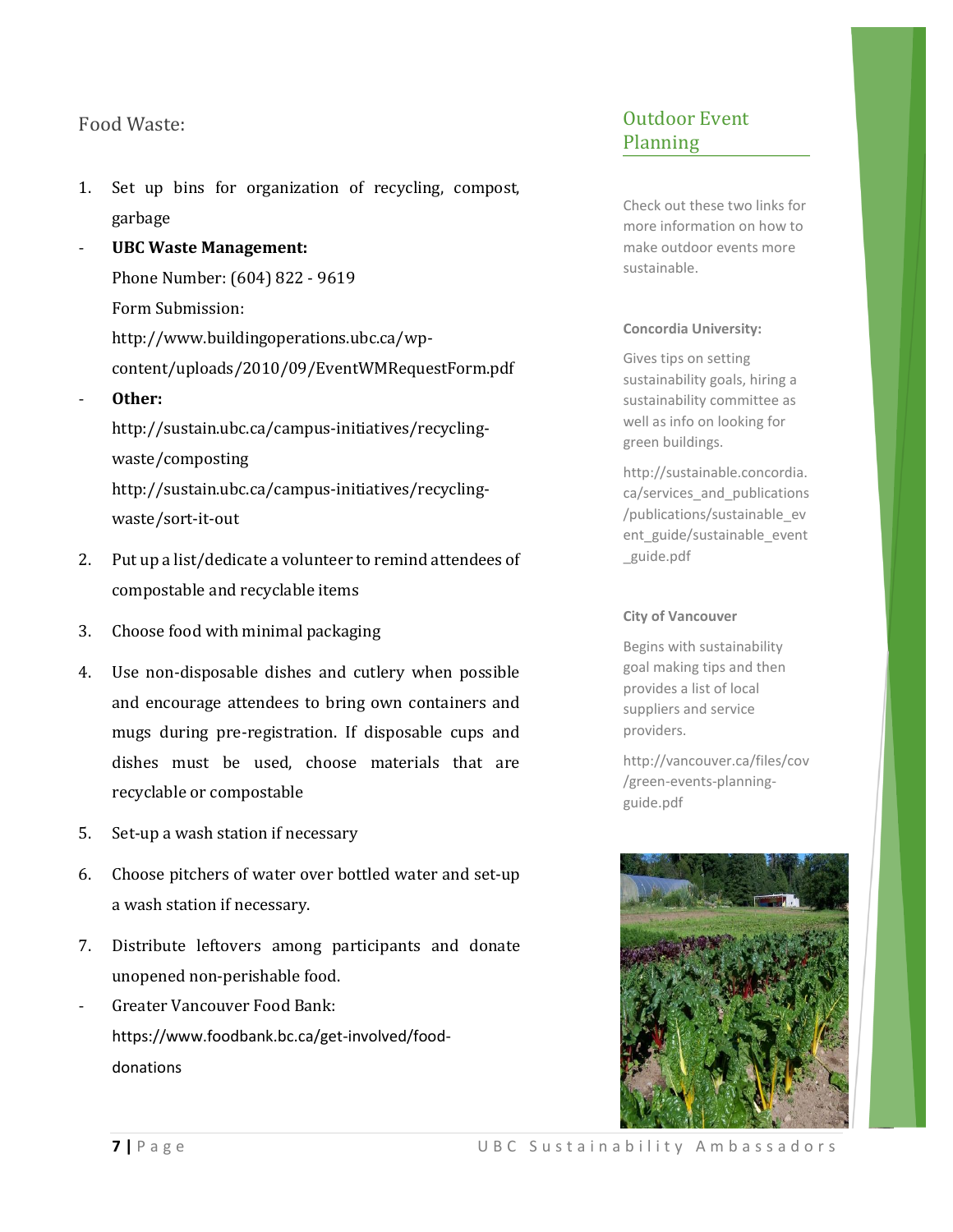## <span id="page-8-0"></span>Social Sustainability Considerations

*The concept of Social Sustainability encompasses such topics as: social equity, livability, health equity, community development, social capital, social support, human rights, labor rights, place making, social responsibility, social justice, cultural competence, community resilience, and human adaptation. (Source: http://en.wikipedia.org/wiki/Social\_sustainability)*

#### <span id="page-8-1"></span>Venue

- 1. Ensure venue is accessible and inclusive wheelchair access, gender neutral washrooms
- 2. Host event in a location that serves the purpose of the event but also where attendees are comfortable
	- Maximal natural light. Sunlight elevates the energy level of participants.
	- Decorations: Select live native plants as centerpieces and event decoration. Give them away at the end of the event to participants.
	- Try to make your event a scent-free environment. [http://riskmanagement.ubc.ca/sites/riskmanagement.ubc.ca/files/uploads/Docum](http://riskmanagement.ubc.ca/sites/riskmanagement.ubc.ca/files/uploads/Documents/ShareTheAir2011Vancouver.pdf) [ents/ShareTheAir2011Vancouver.pdf](http://riskmanagement.ubc.ca/sites/riskmanagement.ubc.ca/files/uploads/Documents/ShareTheAir2011Vancouver.pdf)
- 3. Consider choosing a "low-income" destination, instead of a conventional one, to boost the local economy and bring benefits to the area.

### <span id="page-8-2"></span>Food

- 1. Ensure all dietary preferences/restrictions are accommodated
	- Have the option available if pre-registration is required or invites are given out.
	- Advertise on posters or digital signage if applicable
- 2. Buy local, organic, fair trade where possible, even if it costs a little more (Ethical choices)

#### <span id="page-8-3"></span>Transportation

- 1. Encourage public transit by publicizing bus routes/timetables etc <http://tripplanning.translink.ca/>
- 2. Encourage carpooling and event planners to travel with attendees (discourages separate vehicles and provides a safer event)
- 3. Ensure safety of transportation. Example: if the event is running late, provide information of useful services like SafeWalk on campus.
	- SafeWalk: 604.822.5355
	- Campus Security: 604.822.2222